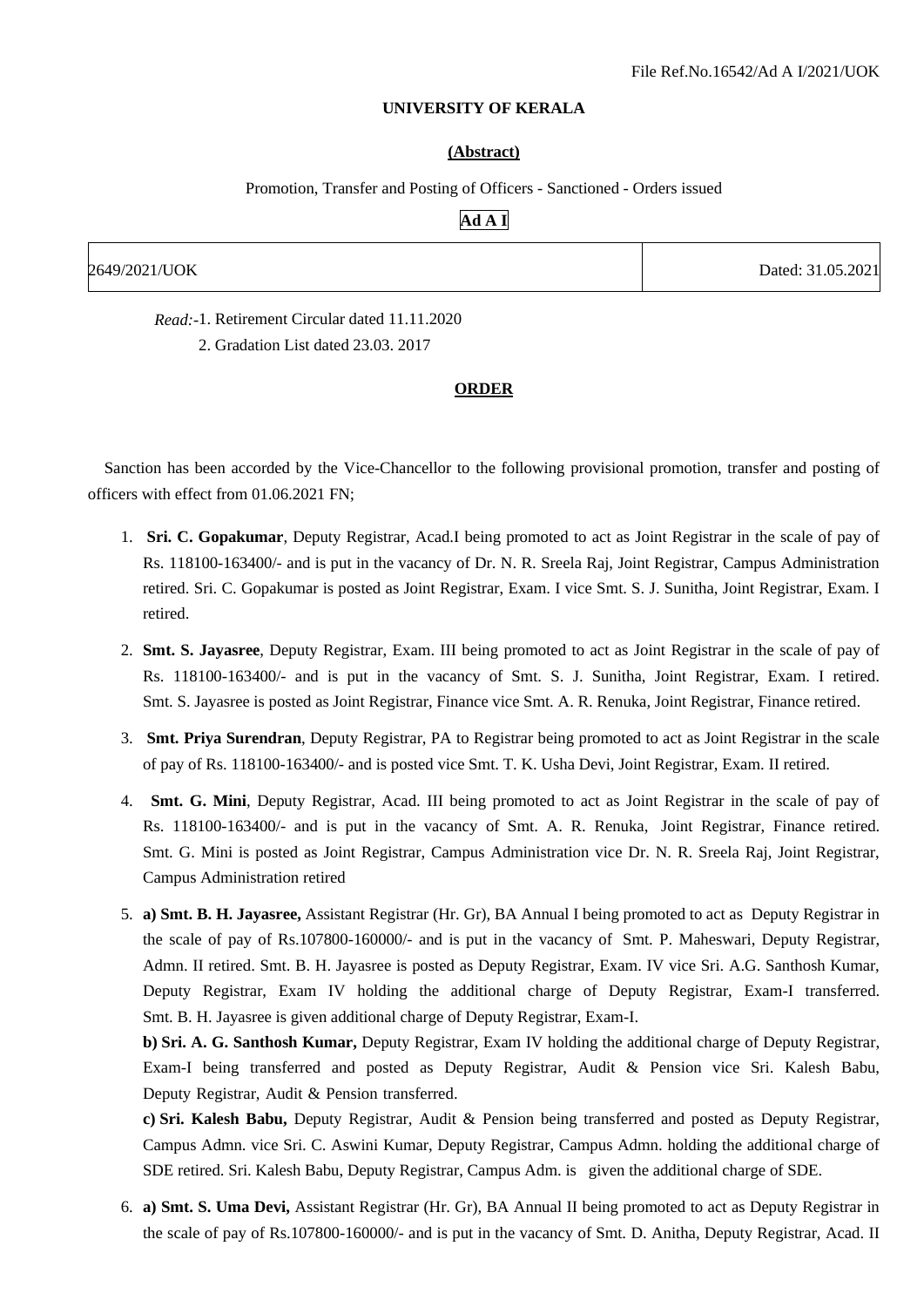retired. Smt. S. Uma Devi is posted as Deputy Registrar, Admn. IV vice Sri. G. Hiran, Deputy Registrar, Admn. IV transferred.

**b) Sri. G. Hiran,** Deputy Registrar, Admn. IV being transferred and posted as Deputy Registrar, Acad. I vice Sri. C. Gopakumar, Deputy Registrar, Acad. I promoted.

- 7. **Smt. P. Annie Thomas,** Assistant Registrar (Hr. Gr), Audit, Kariavattom being promoted to act as Deputy Registrar in the scale of pay of Rs.107800-160000/- and is put in the vacancy of Sri. C. Aswini Kumar, Deputy Registrar, Campus Admn. holding the additional charge of SDE retired. Smt. P. Annie Thomas is posted as Deputy Registrar, Exam. III vice Smt. S. Jayasree, Deputy Registrar, Exam. III promoted.
- 8. **Smt. Sindhu George,** Assistant Registrar (Hr. Gr), CBCSS, B.Com being promoted to act as Deputy Registrar in the scale of pay of Rs.107800-160000/- and is put in the vacancy of Sri. N. Sunil, Deputy Registrar, EB and M&C retired. Smt. Sindhu George is posted as Deputy Registrar, Acad. II vice Smt. D. Anitha, Deputy Registrar, Acad. II retired.
- 9. **a)** The post of Deputy Registrar held by Smt. Priya Surendran in the office of the Registrar is shifted to the office of the Pro-Vice Chancellor. **b) Smt. R. Resmi,** Assistant Registrar (Hr. Gr), PS to Pro-Vice Chancellor being promoted to act as Deputy Registrar in the scale of pay of Rs.107800-160000/- and is put in the vacancy of Sri. P.J. Lawrence, Deputy Registrar, ES & Revaluation retired. Smt. R. Resmi is posted as Deputy Registrar in the above shifted post. Smt. R. Resmi shall continue to officiate as PS to Pro-Vice Chancellor.
- 10.**Smt. Nirmala Jayakumar,** Assistant Registrar (Hr. Gr), CBCSS, B.Sc being promoted to act as Deputy Registrar in the scale of pay of Rs.107800-160000/- and is put in the vacancy of Sri. C. Gopakumar, Deputy Registrar, Acd. I promoted. Smt. Nirmala Jayakumar is posted as Deputy Registrar, EB and M&C vice Sri. N. Sunil, Deputy Registrar, EB and M&C retired.
- 11.**Sri. Abby Abraham Cyrus,** Assistant Registrar (Hr. Gr), B.Sc, Annual & B. Ed holding the additional charge of General University Help Desk being promoted to act as Deputy Registrar in the scale of pay of Rs.107800 - 160000/- and is put in the vacancy of Smt. S. Jayasree, Deputy Registrar, Exam. III promoted. Sri. Abby Abraham Cyrus is posted as Deputy Registrar, Admn. II vice Smt. P. Maheswari, Deputy Registrar, Admn. II retired.
- 12.**Smt. Somole J Panicker,** Assistant Registrar (Hr. Gr), Exams, PG (Semester) being promoted to act as Deputy Registrar in the scale of pay of Rs.107800-160000/- and is put in the vacancy of Smt. Priya Surendran, Deputy Registrar, PA to Registrar promoted. Smt. Somole J Panicker is posted as Deputy Registrar, ES & Revaluation vice Sri. P.J. Lawrence, Deputy Registrar, ES & Revaluation retired.
- 13.**Smt. S. Renuka,** Assistant Registrar (Hr. Gr), Acad. II being promoted to act as Deputy Registrar in the scale of pay of Rs.107800-160000/- and is posted vice Smt. G. Mini, Deputy Registrar, Acad. III promoted.
- 14.**Smt. R. Sobha,** Section Officer (Hr. Gr), University Press being promoted to act as Assistant Registrar in the scale of pay of Rs. 63700-123700 and is put in the vacancy of Smt. T. Bindu, Assistant Registrar, revaluation retired. Smt. R. Sobha is posted as Assistant Registrar, CBCSS, B.Com vice Smt. Sindhu George, Assistant Registrar (Hr. Gr), CBCSS, B.Com promoted. Smt. R. Sobha is given the additional charge of General University Help Desk.
- 15.**a) Sri. Joseph Korula,** Section Officer (Hr. Gr), ES IX being promoted to act as Assistant Registrar in the scale of pay of Rs. 63700-123700 and is put in the vacancy of Smt. L. Anjali Gopinath, Assistant Registrar (Hr. Gr), Audit IV retired. Sri. Joseph Korula is posted as Assistant Registrar, Kerala University Study and Research Centre, Alappuzha.

**b) Sri. Stanly George,** Assistant Registrar, Acad. III is relieved of the additional charge of KUSRC, Alappuzha.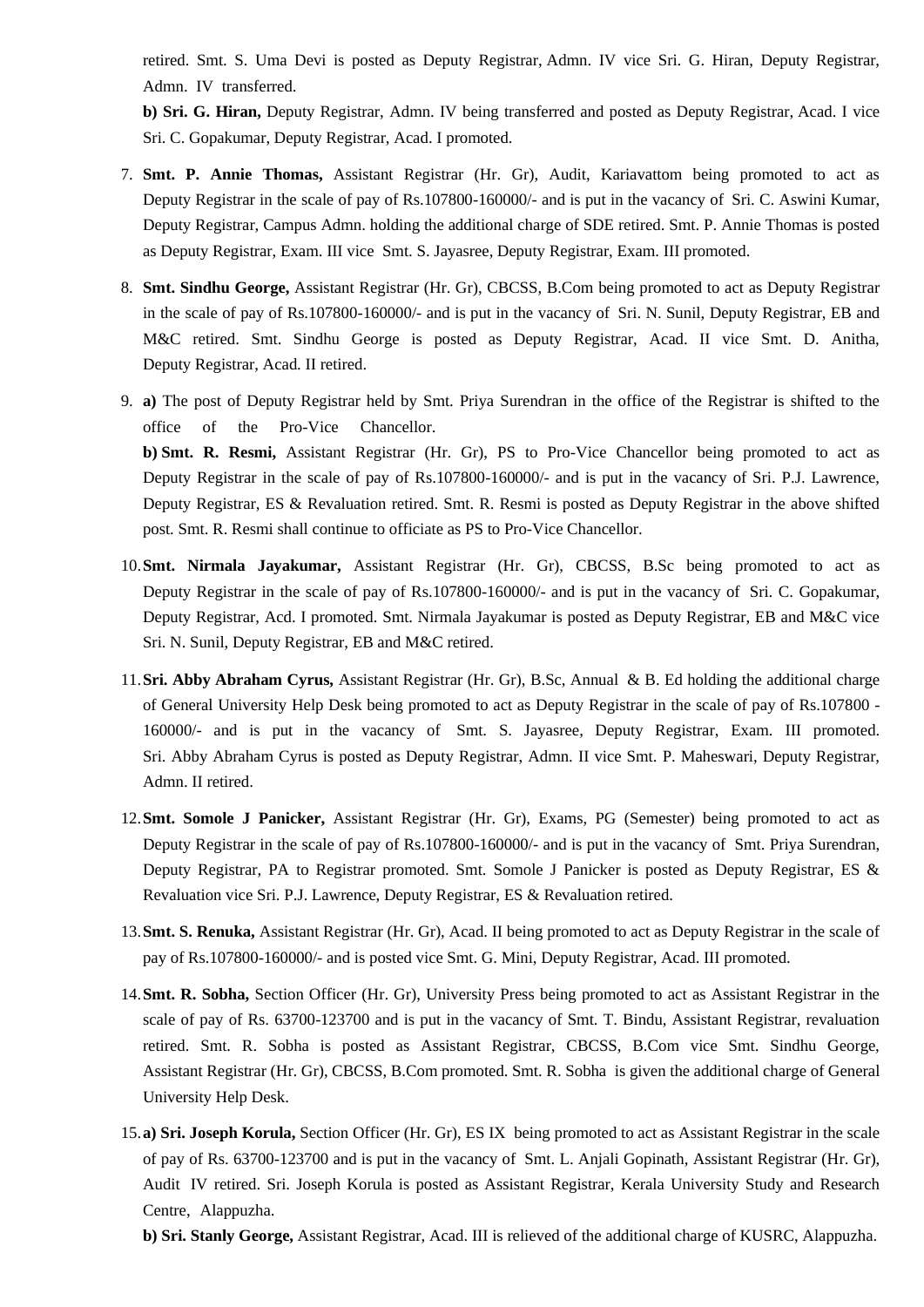- 16.**Sri. R. S. Jayachandran,** Section Officer (Hr. Gr), Ac. EI Section being promoted to act as Assistant Registrar in the scale of pay of Rs. 63700-123700 and is put in the vacancy of Smt. G. Supriya, Assistant Registrar, Admn. III retired. Sri. R. S. Jayachandran is posted as Assistant Registrar, Acad. II vice Smt. S. Renuka, Assistant Registrar (Hr. Gr), Acad. II promoted.
- 17.**Smt. C. L. Jayalakshmy,** Administrative Officer (Hr. Gr), Women's Hostel, Thycad being promoted to act as Assistant Registrar in the scale of pay of Rs. 63700-123700 and is put in the vacancy of Sri. P.S. Vijayakumar, Assistant Registrar on Leave Preparatory to retirement & retired. Smt. C. L. Jayalakshmy is posted as Assistant Registrar, BA Annual II vice Smt. S. Umadevi, Assistant Registrar (Hr. Gr), BA Annual II promoted.
- 18.**Smt. M. Sithara,** Section Officer (Hr. Gr), EF II Section being promoted to act as Assistant Registrar in the scale of pay of Rs. 63700-123700 and is posted vice Smt. B. H. Jayasree, Assistant Registrar (Hr. Gr), BA Annual I promoted.
- 19.**a) Sri. S. V. Saj,** Section Officer (Hr. Gr), Ad. G Section being promoted to act as Assistant Registrar in the scale of pay of Rs. 63700-123700 and is put in the vacancy of Smt. S. Umadevi, Assistant Registrar (Hr. Gr), BA Annual II promoted. Sri. S. V. Saj is posted as Assistant Registrar, Cash vice Smt. S. K. Bindhu, Assistant Registrar, Cash transferred.

**b) Smt. S. K. Bindhu,** Assistant Registrar, Cash being transferred and posted as Assistant Registrar, Planning I vice Smt. I. R. Bindhu, Assistant Registrar, Planning I transferred.

**c) Smt. I. R. Bindhu,** Assistant Registrar, Planning I being transferred and posted as Assistant Registrar, EF vice Smt. P. Y. Sudhakumary, Assistant Registrar, EF transferred.

**d) Smt. P. Y. Sudhakumary,** Assistant Registrar, EF being transferred and posted as Assistant Registrar, Acad. III vice Sri. Stanly George, Assistant Registrar, Acad. III transferred.

**e)** The post of Assistant Registrar held by Smt. R. Resmi in the office of the Pro - Vice Chancellor is shifted to the Office of the Registrar.

**Sri. Stanly George,** Assistant Registrar, Acad. III being transferred and posted as PA to Registrar.

- 20.**Sri. C. K. Suresh Kumar,** Section Officer (Hr. Gr), ED X Section being promoted to act as Assistant Registrar in the scale of pay of Rs. 63700-123700 and is put in the vacancy of Smt. P. Annie Thomas, Assistant Registrar (Hr. Gr), Audit, Kariavattom promoted. Sri. C. K. Suresh Kumar is posted as Assistant Registrar, B.Sc, Annual & B. Ed vice Sri. Abby Abraham Cyrus, Assistant Registrar (Hr. Gr), B.Sc, Annual & B. Ed promoted. The promotion shall be subject to the finalisation of the disciplinary proceedings pending against him.
- 21.**a) Sri. O. T. Prakash,** Section Officer (Hr. Gr), EE II R Section holding the additional charge of EE II P Section being promoted to act as Assistant Registrar in the scale of pay of Rs. 63700-123700 and is put in the vacancy of Smt. Sindhu George, Assistant Registrar (Hr. Gr), CBCSS, B.Com promoted. Sri. O. T. Prakash is posted as Assistant Registrar, EC vice Smt. L. Surekha, Assistant Registrar, EC transferred.

The promotion shall be subject to the finalisation of the disciplinary proceedings pending against him **b) Smt. L. Surekha**, Assistant Registrar, EC being transferred and posted as Assistant Registrar, Exams, PG (Semester) vice Smt. Somole J Panicker, Assistant Registrar (Hr. Gr), Exams, PG (Semester) promoted.

22.**a) Smt. P. Sindhu Mohan,** Section Officer (Hr. Gr), Cash III Section being promoted to act as Assistant Registrar in the scale of pay of Rs. 63700-123700 and is put in the vacancy of Smt. R. Reshmi, Assistant Registrar (Hr. Gr), PS to Pro-Vice Chancellor promoted. Smt. P. Sindhu Mohan is posted as Assistant Registrar, Accounts & Pension vice Smt. Reena Jose, Assistant Registrar, Accounts & Pension transferred.

**b) Smt. Reena Jose,** Assistant Registrar, Accounts & Pension being transferred and posted as Assistant Registrar, Audit vice Smt. L. S. Bindhu, Assistant Registrar, Audit transferred.

**c) Smt. L. S. Bindu,** Assistant Registrar, Audit being transferred and posted as Assistant Registrar, CBCSS, B.Sc vice Smt. Nirmala Jayakumar, Assistant Registrar (Hr. Gr), CBCSS, B.Sc promoted.